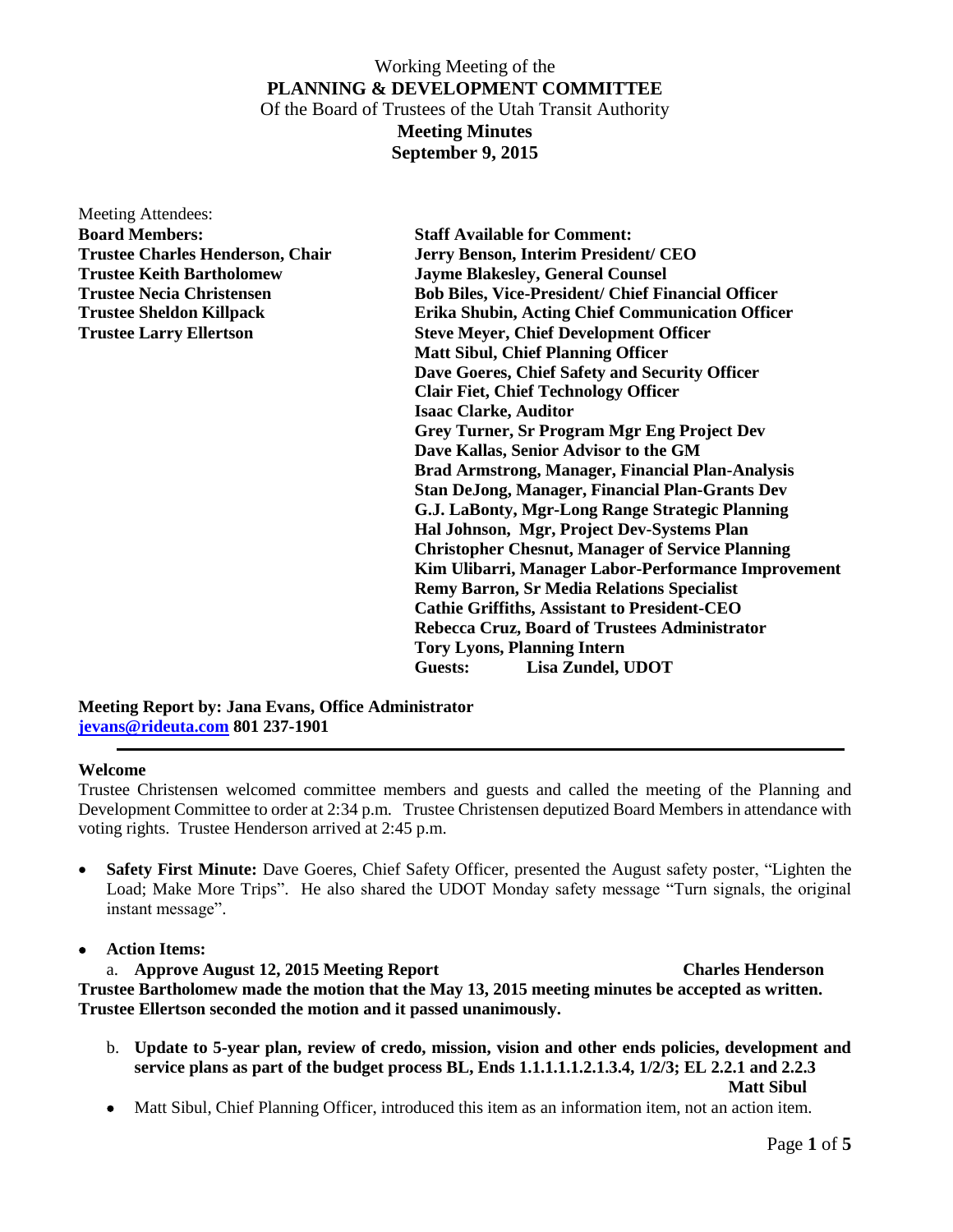- This will be covered later as part of the Board Goals agenda item. This was covered at the recent retreat.
- Mr. Sibul also stated that staff needs to clean up the ends policies before they are brought back to the Board.

## **Closed Session Items: No Closed Session this month**

- **a.** Strategy Session to Discuss the Purchase, Exchange or Lease of Real Property when Public Discussion would Prevent the Public Body from Completing the Transaction on the Best Possible Terms.
- **b.** Strategy Session to Discuss the Character, Professional Competence, or Physical or Mental Health of an Individual.
- **c.** Strategy Session to Discuss On-going and/or Potential Litigation.
- **d.** Strategy Sessions to Discuss Collective Bargaining

## **Action Taken Regarding Matters Discussed in Closed Session**

### **Information Items:**

- a. **Wasatch Front Central Corridor Study GJ LaBonty/ Lisa Zundel**
- GJ LaBonty introduced the Wasatch Front Central Corridor Study and its project manager, Lisa Zundel, UDOT.
- Ms. Zundel outlined the partners that are contributing funds, as well as the TIGER grant that has been received for this project.
- The area of focus from Davis County, to Redwood Road south was shown by map.
- The strategies being evaluated by the study were outlined and described as nothing being off the table, every option open for examination.
- The time line was shown and briefly discussed.
- The goals discussed by the project team including improved safety, improved air quality, increased throughput within the corridor, increased regional accessibility to jobs and education (Particularly for economically disadvantaged populations), reduce direct household transportation costs, and improved travel time reliability were briefly delineated.
- The pre-existing UDOT projects reviewed by the team for possible conflicts with projects that may be recommended by this study were described as Managed Motorways, General Purpose Lane on I-15 at the I-215 Interchange, and a Sandy Collector-Distributor System from 9000 South to 10000 South.
- Committee member questions were answered regarding the study goals and the UDOT projects reviewed.
- Ms. Zundel stated that the project is geared to look at travel as a whole, both transit and transportation with a study horizon of 2050.
- The study schedule was reviewed with the project goals now set. The next goal is looking at long-term solutions for the next thirty-five years, with an ultimate goal for presenting a preferred long-term investment package to stakeholders and other interested parties.
- Committee members discussed specifics of the project.

### b. **Board Goal Discussion Community Community Community Community Community Community Community Community Community Community Community Community Community Community Community Community Community Community Community Commun**

 Mr. Sibul introduced the board goal schedule. He went on to recap the recent annual UTA Board retreat held on June 26, 2015. This is a high-level summary of the results of the discussions that were held by the Board of Trustees. The day was divided into two sessions, a morning session and an afternoon session. The morning session consisted of a roundtable and panel discussion with regional stakeholders, including locally elected officials. The afternoon session was set aside for Board members only to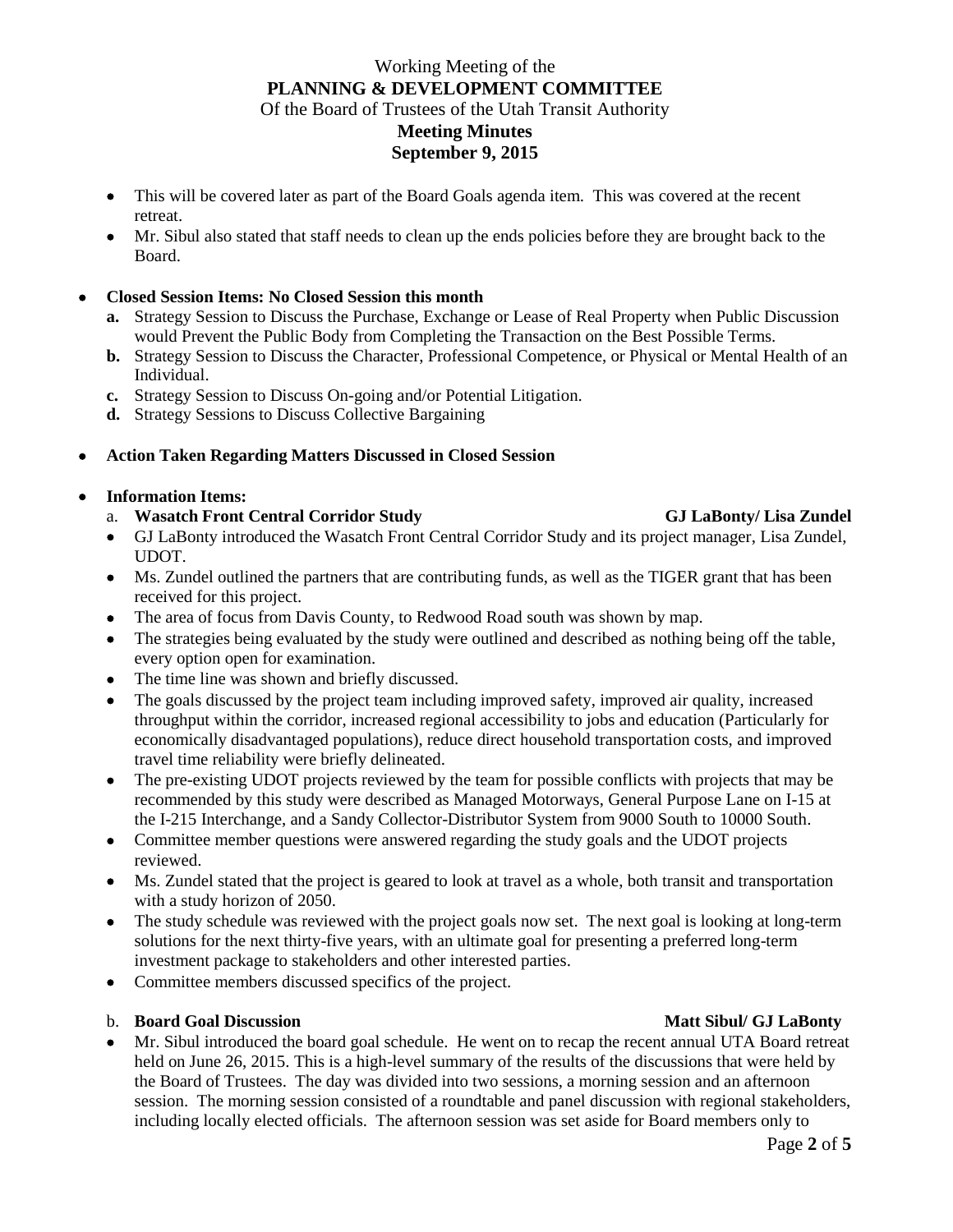interact among themselves and the UTA Executive staff, in direction and development of 2016 strategic goals for the Authority.

- Themes that were developed during morning sessions with stakeholders were used to develop some suggested board goals.
- Discussion points from the various breakout tables were outlined with the consistent themes accentuated as follows:
	- a. Utah County Issues/Themes:
		- 1.Balancing investments with ridership
		- 2.Balancing density (look for infill opportunities)
		- 3.Provo/Orem BRT unique fare policy
		- 4.Transit Utilization may be improved with more span and frequency
		- 5.First/Last Mile Solutions are important
	- b. Southern Salt Lake County Issues/Themes:
		- 1.Adjust service to shifting to locations in the valley (also acknowledge shift work).
		- 2.Southwestern Cities "what's in it for them?"
		- 3.Sandy Circulator is important for Last Mile Solution.
		- 4.Build "Good" Density
		- 5.More local funding is needed (sales tax).
	- c. Northern Salt Lake County Issues/Themes:
		- 1.Coordinate with Local Road Authorities.
		- 2.Policy Incentives can Support Good Planning.
		- 3.Can Local Funding come from sources other than taxpayers.
		- 4.Branded Service (i.e. circulators) is a good First/Last Mile solution.
	- d. Davis County Issues/Themes:
		- 1.Corridor preservation/funding key to future capital projects.
		- 2.Address growth issues, specifically with respect to geography (i.e. West Davis County).
		- 3.Support FrontRunner with better bus service.
	- e. Tooele/Weber/Box Elder County Issues/Themes:
		- 1.Acknowledge/design for new generation of riders.
		- 2.Mobility is important.
		- 3.Technology is important.
		- 4.Trails/bicycle paths are important.
- Summary of the general themes from the morning session broken down by number of comments:
	- a. Focus on First Mile/Last Mile Solutions
	- b. Address changing geographic markets, including job locations.
	- c. Encourage more/better density and transit oriented development.
	- d. More bus service coverage, span and frequency.
	- e. Look at different funding sources.
	- f. Address needs/desires of new demographic markets (i.e., millennials, baby boomers, etc.)
- Core Goals were identified as: Improve Public Trust and Accountability; Increase Ridership; Minimize Investment Per Rider (IPR); and Aggressively pursue grants and other discretionary funds.
- The new added goal of Improve Public Trust and Accountability was discussed in further detail. Mr. Sibul stated that staff had considered revisiting the benchmark survey, adding to the members of the public that are included as UTA's constituency that it is presented to and changing the questions a little to focus on service more specifically.
- It was suggested that elected officials replace 'local elected officials' in the benchmark survey, in order to expand to statewide elected officials.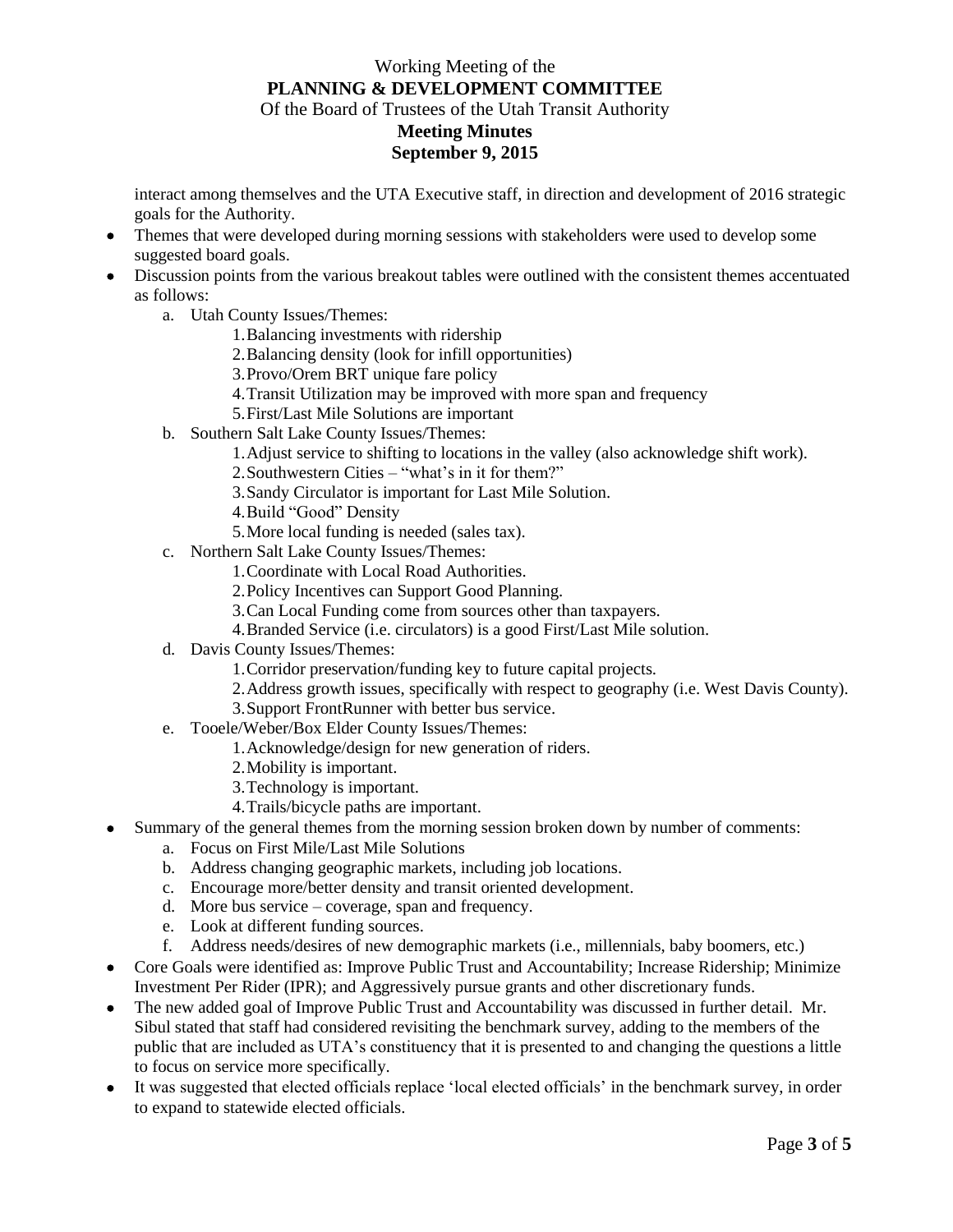- Discussion took place on how the survey would be used to change public opinion and increase public trust. Jerry Benson, Acting President/ CEO, agreed that the survey is not the goal, the goal is creating a culture of public trust much like UTA created a culture of safety a few years ago.
- Trustee Killpack pointed out that UTA is an economic driver and there are times when the future development inconveniences today's end user in order to better serve the future and UTA needs to educate to that end.
- Trustee Bartholomew, questioned the survey responses. Erika Shubin, Manager PR & Marketing, answered that the questions are intentionally consistent to allow for comparison year-to-year of the answers.
- The objectives, measurements and example strategies to achieve each goal were shown.
- The potential goals were further reviewed.
- The strategic goals were shown in the same way: TOD: thinking beyond UTA Property, Leverage Technology in Fares and, First Mile/ Last Mile were identified by objective, measure, and example strategies for accomplishment.
- Committee member questions were answered and comments taken.
- The Core Goal of Ridership was further delineated included a number of factors identified as affecting ridership. Six factors came up as most affecting ridership: gasoline price, population, employment, centerline track miles, fare price, revenue miles per 1,000 population.
- Given the output of the model a prediction of what ridership would be if no changes were made to existing service, was a projected growth rate of 1.5% - 2% in 2016.
- The preliminary positive reports from August change day were briefly discussed.
- Trustee Bartholomew suggested that adaptive responses could be developed for the significant factors affecting ridership that are outside of UTA control.
- This committee should make a recommendation to the full board on goals next month according to the budget schedule.

## **c. 2016 Budget Update/ Assumptions Bob Biles/ Brad Armstrong**

- Brad Armstrong introduced today's discussion as a macro economic forecast of the national picture.
- The national and local Utah economy both look very positive in terms of unemployment, taxable sales and personal income projections.
- The diesel price history and cost projections are also looking very positive.
- Sales tax revenue sources top ten for UTA has remained pretty close to the previous year. These sales tax growth rates were further examined by line item.
- The budget assumptions expense for wages and benefits were shown. The fuel budget assumption was shown as proposed \$3.00 per gallon. The electric utilities assumption was also shown.
- Assumptions projections for operating revenue, operating expense, capital revenue, capital expense, debt service, and operating budget were shown and briefly described.
- The next steps for the budget is the tentative budget to the Board in October, beginning the 30-day public comment period.

### **d. Local Option Update Dave Kallas**

- Dave Kallas, Senior Advisor to the GM, updated the committee on the status of the local option referendum. Seventeen counties are on board and it will be identified as Proposition 1 in all counties. The language is essentially the same in all counties.
- Staff is out providing educational information to groups upon their request and has provided a website answering the question of what UTA would do with the funds if the referendum is approved by voters.

## Page **4** of **5**